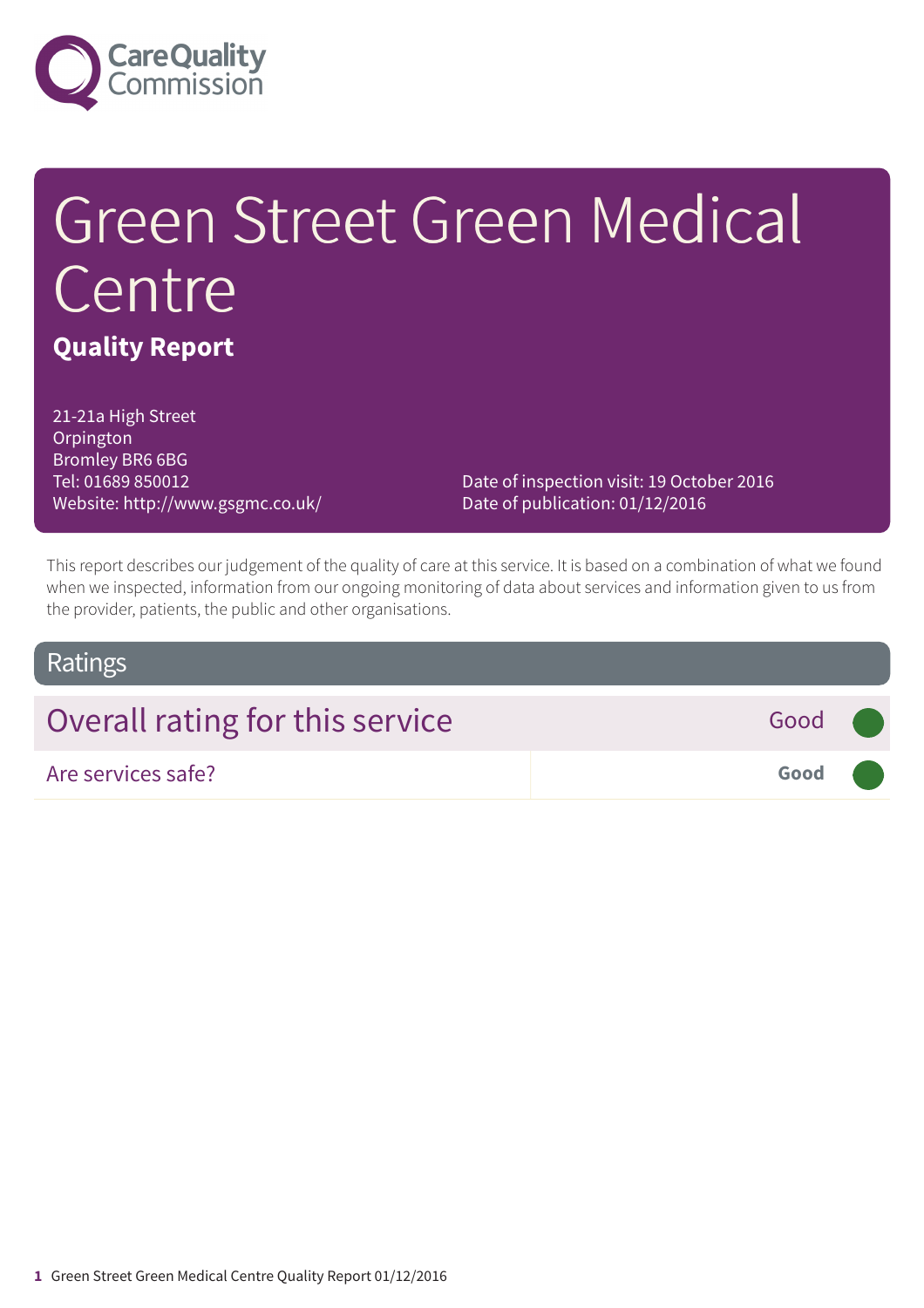# Summary of findings

### **Contents**

| Summary of this inspection                  | Page           |
|---------------------------------------------|----------------|
| Overall summary                             | $\overline{2}$ |
| The five questions we ask and what we found | 3              |
| The six population groups and what we found | $\overline{4}$ |
| Detailed findings from this inspection      |                |
| Why we carried out this inspection          | 5              |
| Detailed findings                           | 6              |

## Overall summary

#### **Letter from the Chief Inspector of General Practice**

We carried out an announced comprehensive inspection of the practice on 15 March 2016. Breaches of legal requirements were found. After the comprehensive inspection, the practice wrote to us to say what they would do to meet the legal requirements in relation to the breach of regulation 17(2) (b) Good Governance of the Health and Social Care Act 2008 (Regulated Activities) Regulations 2014.

We undertook this desk-based focussed inspection on 19 October 2016 to check that they had followed their plan and to confirm that they now met the legal requirements. This report covers our findings in relation to those requirements and also where additional improvements

have been made following the initial inspection. You can read the report from our last comprehensive inspection by selecting the 'all reports' link for Green Street Green Medical Centre on our website at www.cqc.org.uk.

Overall the practice is rated as Good. Specifically, following the focussed inspection we found the practice to be good for providing safe services.

#### **Our key findings across all the areas we inspected were as follows:**

• Risks to patients were assessed and well-managed, including those related to electrical equipment checks, fire safety and infection control.

#### **Professor Steve Field CBE FRCP FFPH FRCGP**

Chief Inspector of General Practice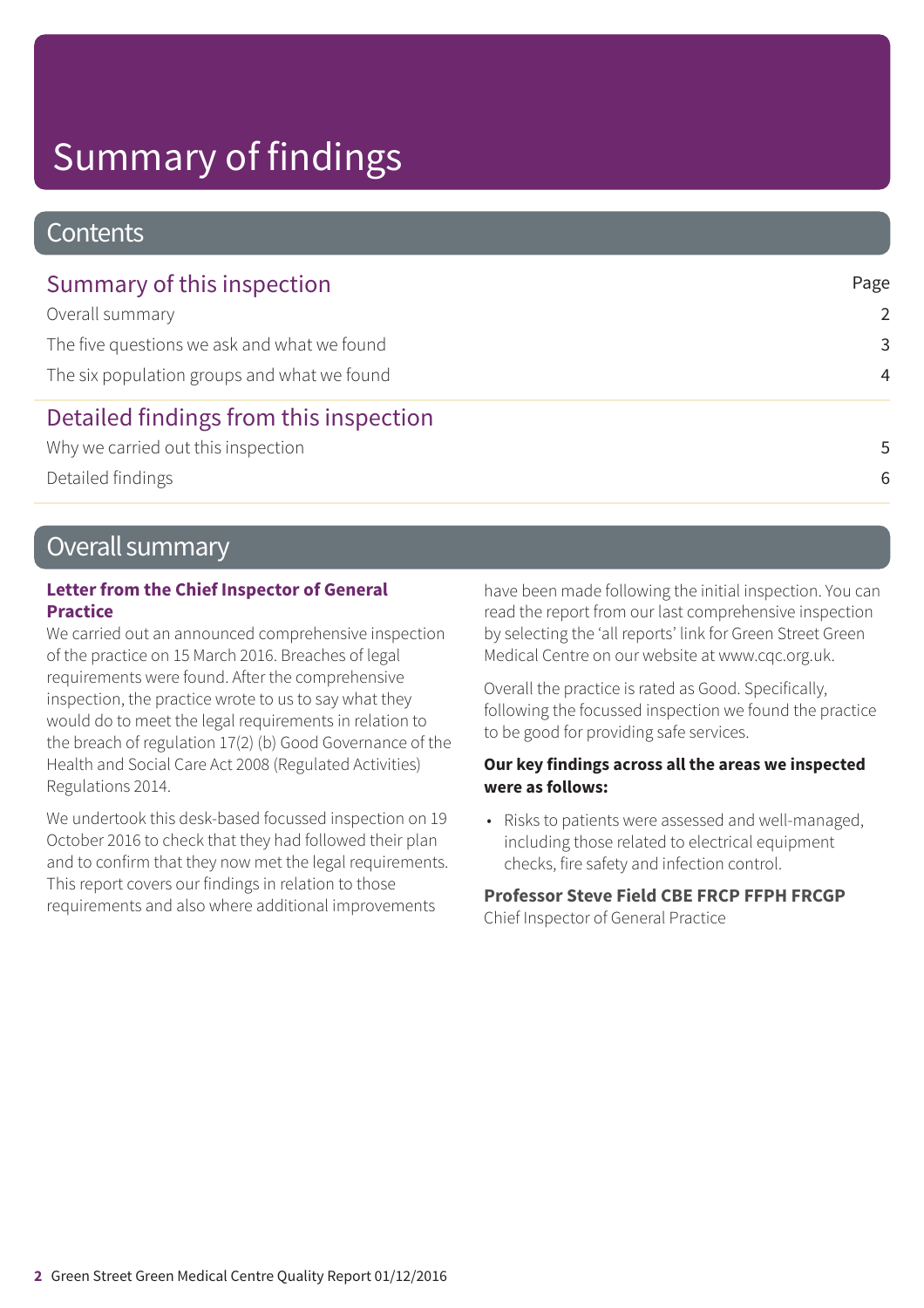## The five questions we ask and what we found

We always ask the following five questions of services.

#### **Are services safe?**

The practice is rated as good for providing safe services as improvements had been made.

• Risks to patients were assessed and well-managed, including those related to electrical equipment checks, fire safety and infection control.

**Good –––**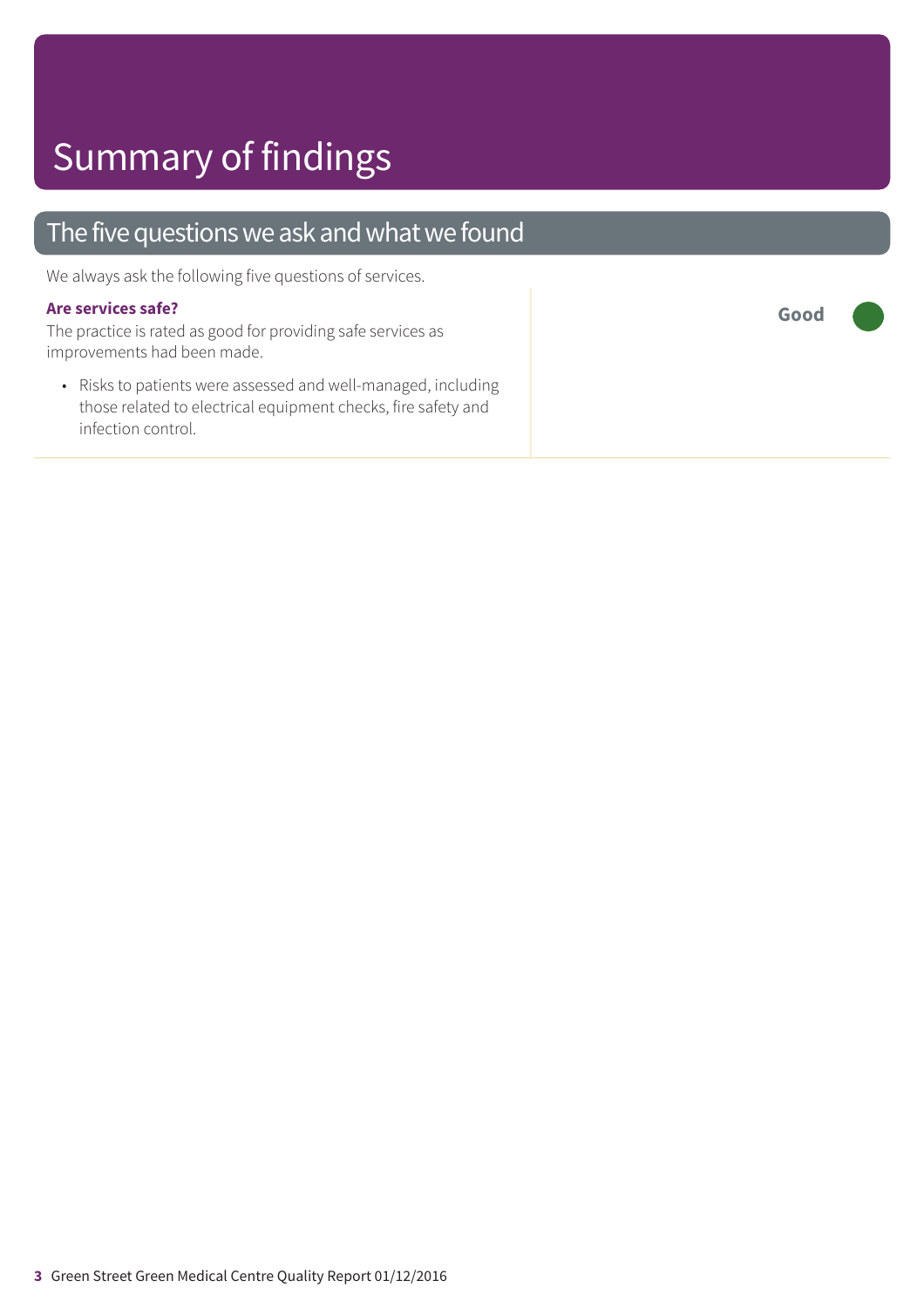## The six population groups and what we found

We always inspect the quality of care for these six population groups.

#### **People with long term conditions**

This population group was rated as requires improvement in our comprehensive inspection carried out on 15 March 2016. In our recent inspection we are satisfied that the issues identified in our previous inspection were resolved and we changed the rating to good.

**Good –––**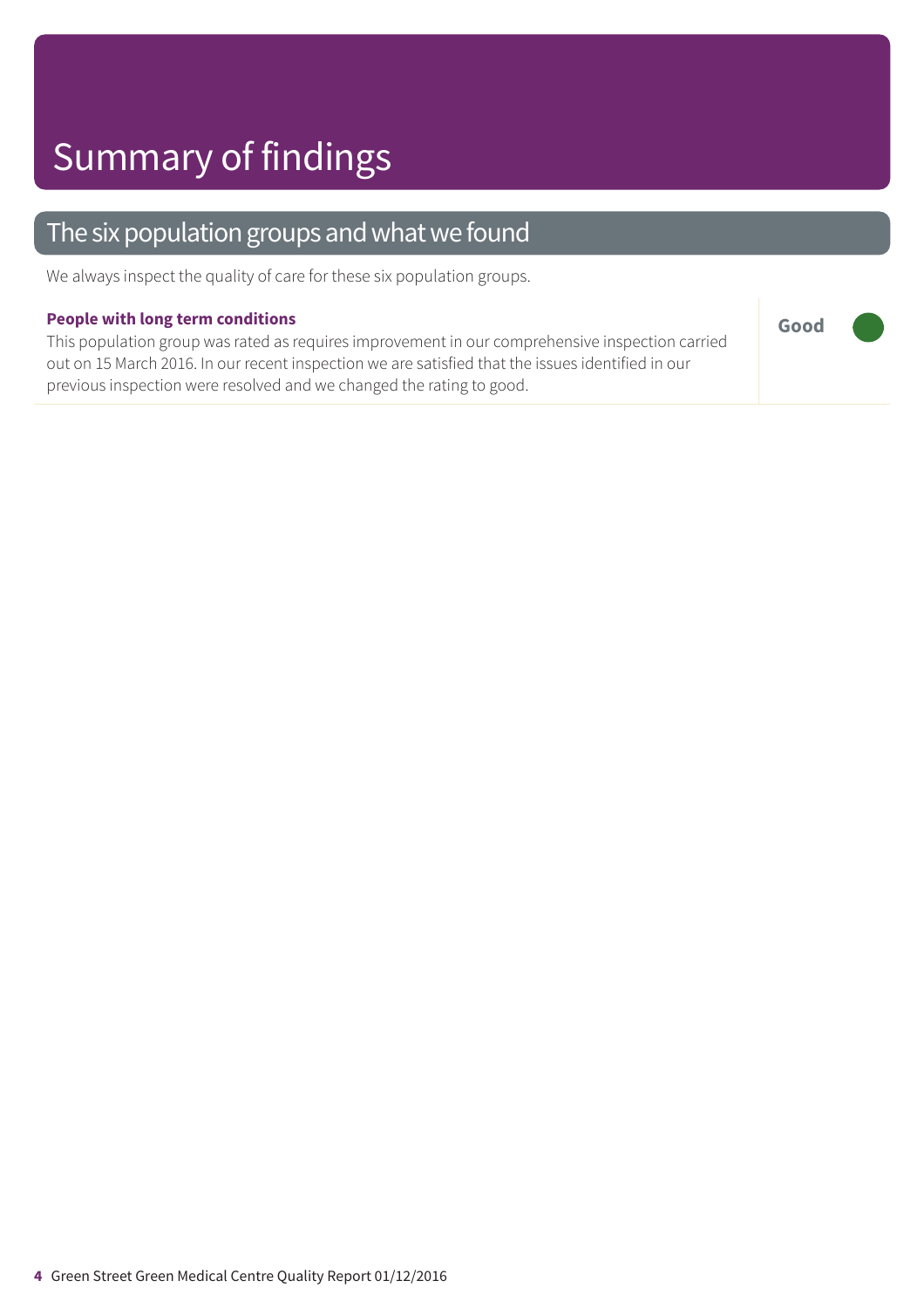

# Green Street Green Medical **Centre**

**Detailed findings**

# Why we carried out this inspection

We undertook a desk-based focussed inspection of Green Street Green Medical Centre on 19 October 2016. This is because the service had been identified as not meeting some of the legal requirements and regulations associated with the Health and Social Care Act 2008. From April 2015, the regulatory requirements the provider needs to meet are called Fundamental Standards and are set out in the Health and Social Care Act 2008 (Regulated Activities) Regulations 2014. Specifically a breach of regulation 17(2) (b) Good governance of the Health and Social Care Act 2008 (Regulated Activities) Regulations 2014 was identified.

This inspection was carried out to check that improvements to meet legal requirements planned by the practice after our comprehensive inspection on 15 March 2016 had been made. We inspected the practice against

one of the five questions we ask about services: is the service safe. We also inspected the practice against one of the five population groups: people with long-term conditions.

During the comprehensive inspection carried out on 15 March 2016 we found that the practice did not have adequate arrangements in place for fire safety and infection control. They did not carry out regular fire drills including evacuations and infection control audits were not undertaken on an annual basis as required.

We also found that electrical equipment was not regularly checked to ensure the equipment was safe to use. Some of the staff who acted as chaperones were not trained for the role and had not received a recent Disclosure and Barring Service Check (DBS Check). However staff who acted as chaperones understood their role. (DBS checks identify whether a person has a criminal record or is on an official list of people barred from working in roles where they may have contact with children or adults who may be vulnerable). Not all staff had yearly appraisals due to the availability of the senior members of staff for good reason.